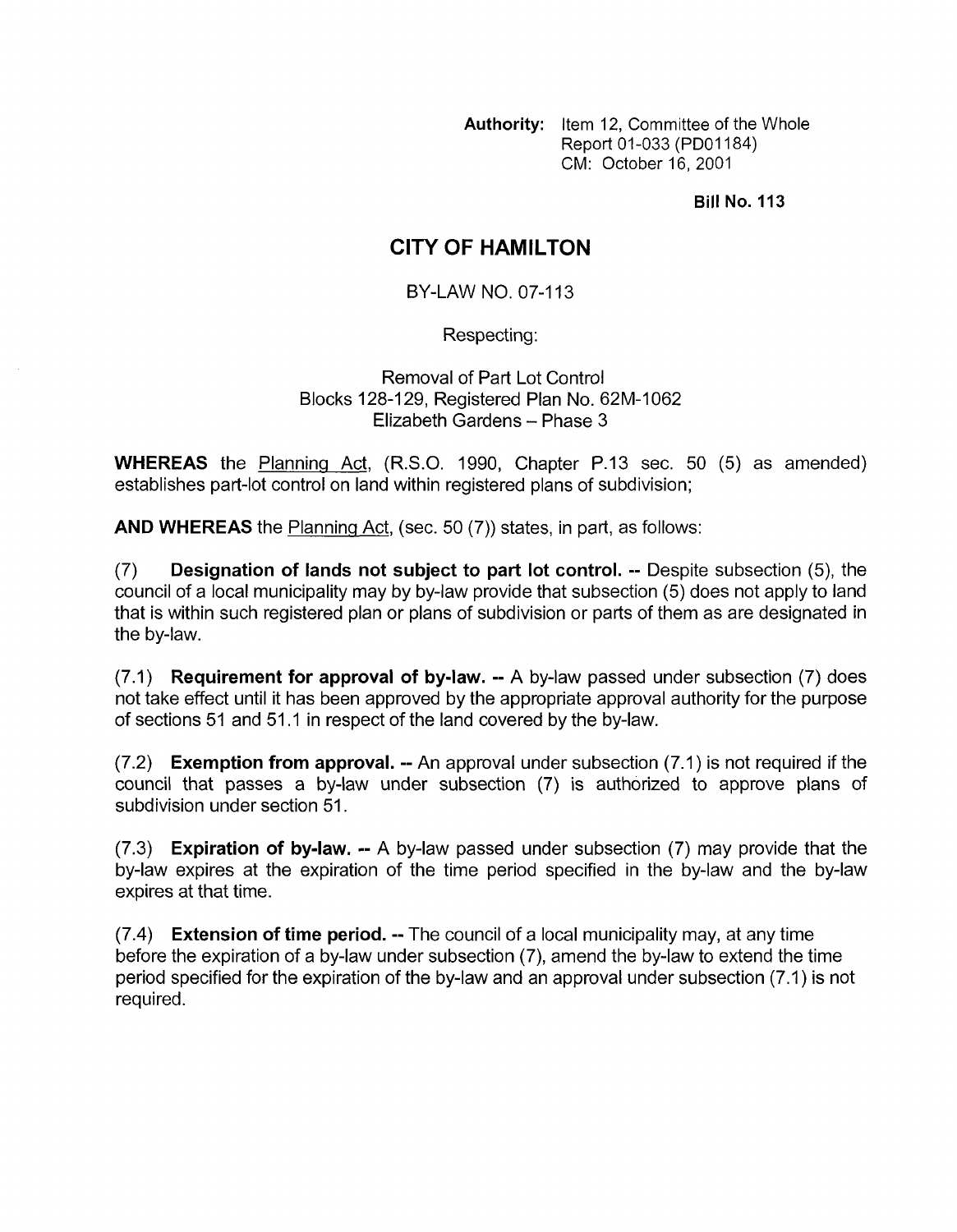## Removal of Part Lot Control Blocks 128-129, Registered Plan No. 62M-1062 2

*(7.5)* **Amendment or repeal.** -- The council of a local municipality may, without an approval under subsection (7.1), repeal or amend a by-law passed under subsection (7) to delete part of the land described in it and, when the requirements of subsection (28) have been complied with, subsection (5) applies to the land affected by the repeal or amendment.

**AND WHEREAS** the land which is the subject of this By-law was, as of January Ist, 2001  $-$  placed within the jurisdiction of the City of Hamilton, a new municipality incorporated as of January 1, 2001 by the City of Hamilton Act, 1999 (S.O. 1999, Chapter 14, Schedule C);

**AND WHEREAS** the City of Hamilton stands in the place of the former regional municipality, The Regional Municipality of Hamilton-Wentworth and in the place of the former area municipalities of the said Region;

**AND WHEREAS** as provided for in section 50 (7.2) quoted above, this by-law is exempt from an approval in addition to this By-law of the Council of the City of Hamilton because City Council is authorized to approve plans of subdivision under section 51 *of* the Planning Act.

**NOW THEREFORE** the Council of the City of Hamilton enacts as follows:

1. Subsection 5 of Section 50 of the Planning Act, for the purpose of creating eight (8) lots for street townhouse dwellings, shown as Parts 1-8, inclusive, on deposited Reference Plan 62R-17810, shall not apply to the portion of the registered plan of subdivision that is designated as follows:

Block 128, Registered Plan No. 62M-1062 in the City of Hamilton (Glanbrook)

2. Subsection 5 of Section 50 of the Planning Act, for the purpose of creating eight (8) lots for street townhouse dwellings, shown as Parts 1-8, inclusive, on deposited Reference Plan 62R-17808, shall not apply to the portion of the registered plan of subdivision that is designated as follows:

Block 129, Registered Plan No. 62M-1062 in the City of Hamilton (Glanbrook)

**3.**  This by-law shall be registered on title to the said designated land and shall come into force and effect on the date of such registration.